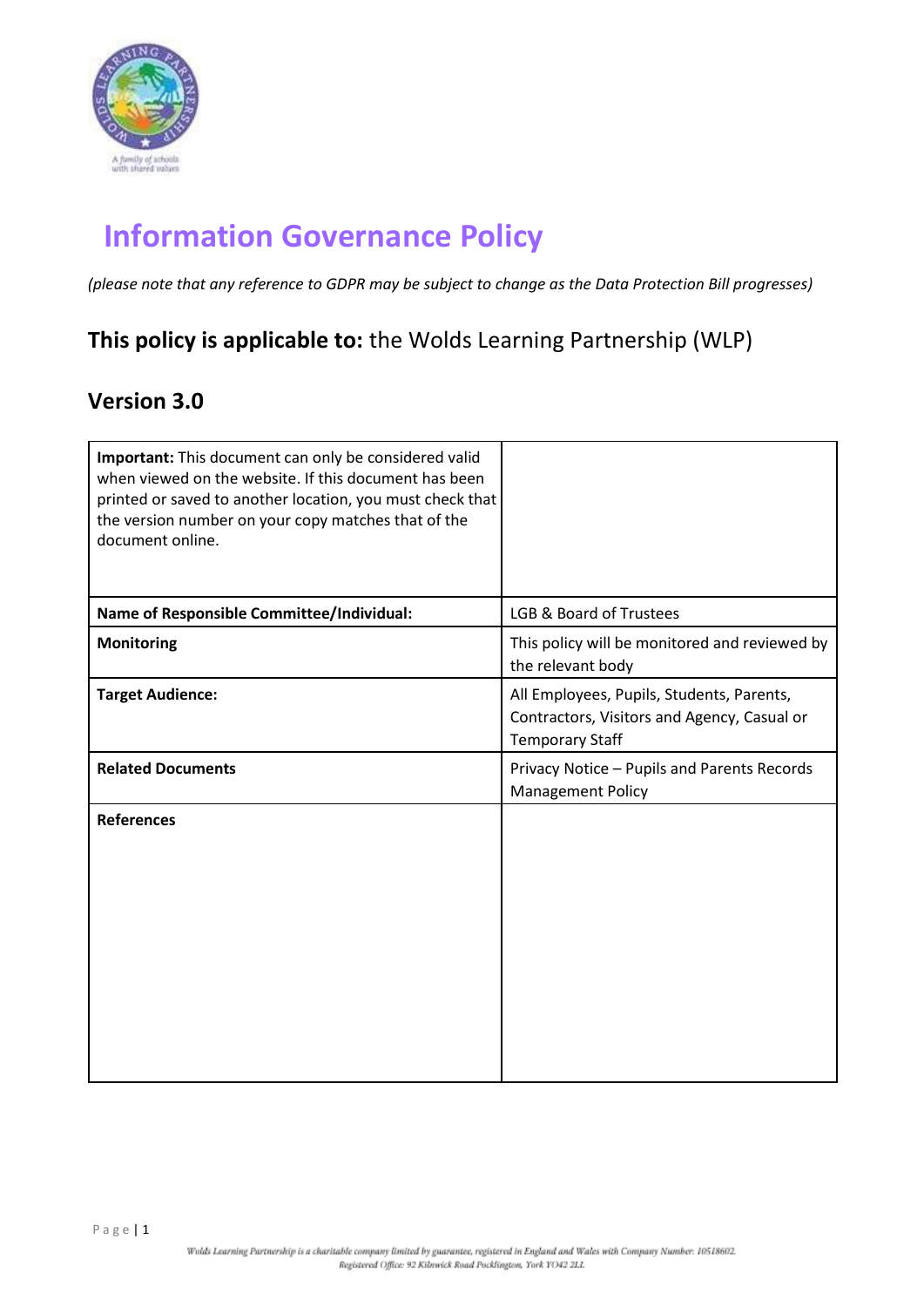

#### **Introduction**

This policy is to ensure that Wolds Learning Partnership complies with the requirements of the General Data Protection Regulation, Environmental Information Regulations 2004 (EIR) and Freedom of Information Act 2000 (FOIA), associated guidance and Codes of Practice issued under the legislation.

#### **Scope**

The Policy applies to information in all forms including, but not limited to:

- Hard copy or documents printed or written on paper;
- Information or data stored electronically, including scanned images;
- Communications sent by post/courier or using electronic means such as email, fax or electronic file transfer;
- Information or data stored on or transferred to removable media such as tape, CD, DVD, USB storage device or memory card;
- Information stored on portable computing devices including mobile phones, tablets, cameras and laptops;
- Speech, voice recordings and verbal communications, including voicemail;  $\Box$  Published web content, for example intranet and internet;  $\Box$  Photographs and other digital images.

Information Security and security incident reporting will be addressed in separate policies.

#### **Data Protection**

Personal data will be processed in accordance with the requirements of GDPR and in compliance with the data protection principles specified in the legislation.

The Trust has notified the Information Commissioner's Office that it is a Data Controller and has appointed a Data Protection Officer (DPO). Details of the DPO can be found here:



The DPO is a statutory position and will operate in an advisory capacity. Duties will include:

- Acting as the point of contact for the Information Commissioner's Office (ICO) and data subjects;
- Facilitating a periodic review of the corporate information asset register and information governance policies;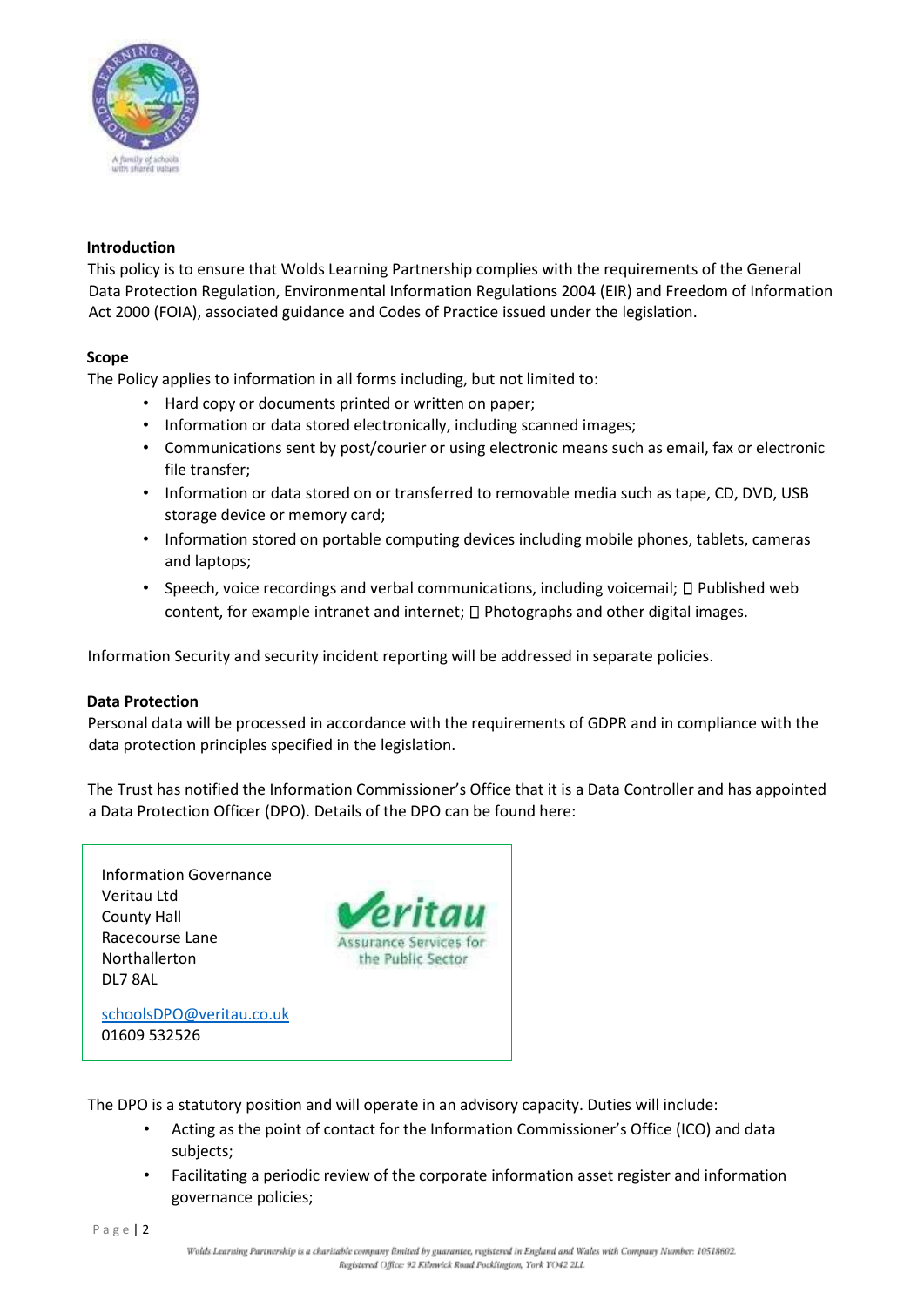

- Assisting with the reporting and investigation of information security breaches
- Providing advice on all aspects of data protection as required, including information requests, information sharing and Data Protection Impact Assessments; and
- Reporting to governors on the above matters

# **Information Asset Register**

The DPO will advise the Trust in developing and maintaining an Information Asset Register (IAR). The register will include the following information for each asset:

- An individual information asset identification number;
- The owner of that asset;
- Description and purpose of the asset;
- Whether there is a privacy notice published for that asset;
- Format and location of the asset;
- Which officers (job titles/teams) have routine access to the information;
- Whether there are any data sharing agreements relating to the information and the name of that agreement,
- Conditions of data processing;
- Details of any third parties contracted to process the information;
- Retention period for the asset

The IARs for individual schools will be reviewed annually and the Head Teacher will inform the DPO of any significant changes to their information assets as soon as possible.

# **Information Asset Owners**

An Information Asset Owner (IAO) is the individual responsible for an information asset, understands the value of that information and the potential risks associated with it. The Trust will ensure that IAO's are appointed based on sufficient seniority and level of responsibility.

IAO's are responsible for the security and maintenance of their information assets. This includes ensuring that other members of staff are using the information safely and responsibly. The role also includes determining the retention period for the asset, and when destroyed, ensuring this is done so securely.

# **Training**

The Trust will ensure that appropriate guidance and training is given to the relevant staff, governors and other authorised school users on access to information procedures, records management and data breach procedures. Individuals will also be made aware and given training in relation to information security including using email and the internet.

The DPO will be consulted in relation to training where necessary; to ensure training resources and their implementation are effective.

The Trust will ensure that any third party contractors have adequately trained their staff in information governance by carrying out the appropriate due diligence.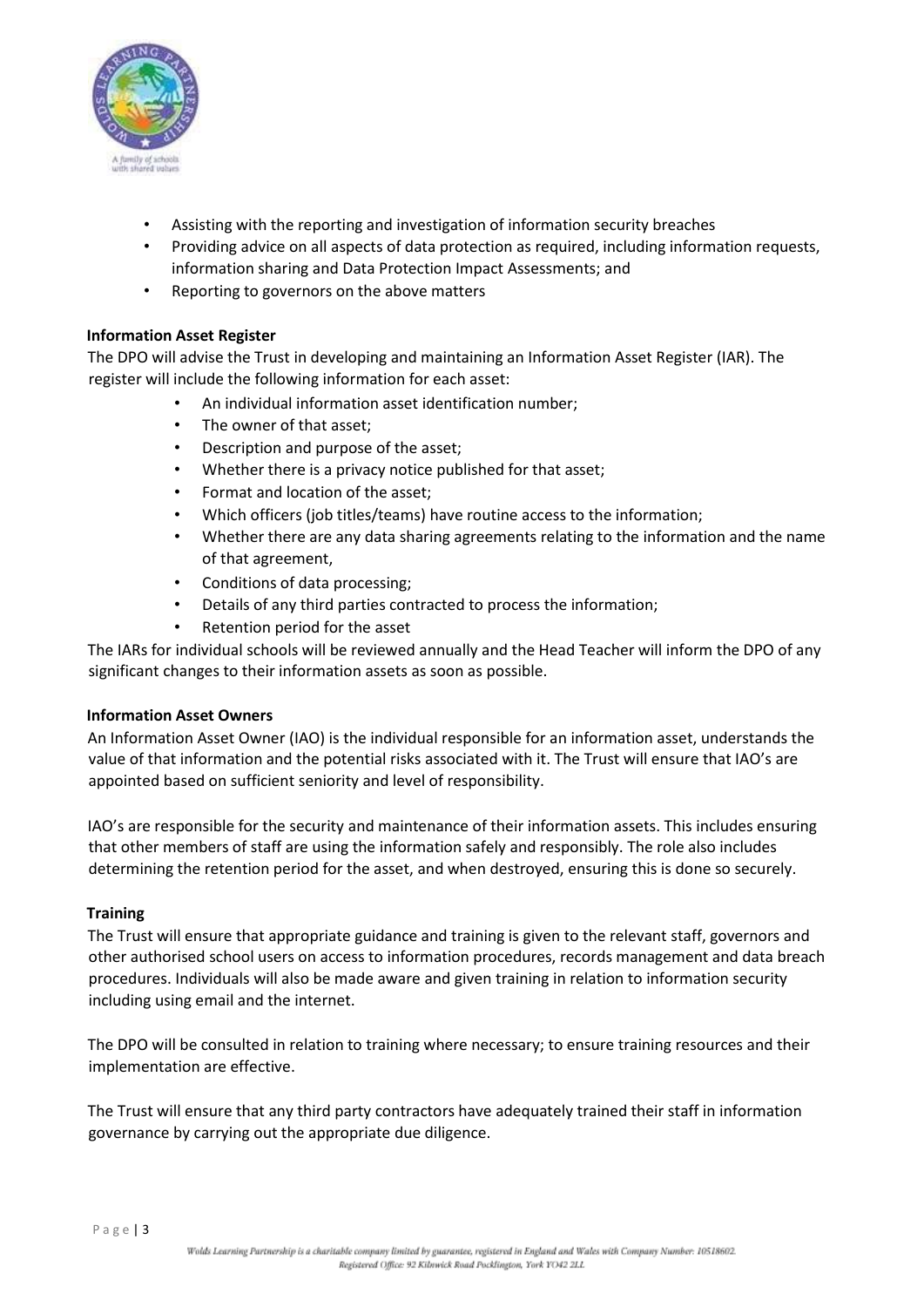

#### **Privacy notices**

Wolds Learning Partnership will provide a privacy notice to data subjects each time it obtains personal information from or about that data subject. Our main privacy notice will be displayed on the Trust and individual school websites in an easily accessible area. This notice will also be provided in a hard copy to staff, pupils and parents at the start of the year as part of their information pack. A privacy notice for employees will be provided at commencement of their employment with the Trust. Specific privacy notices will be issued where the data subject requires more information about specific processing (e.g. school trips, projects).

Privacy notices will be cleared by the DPO prior to being published or issued. A record of privacy notices shall be kept on the Trust's Information Asset Register.

#### **Information sharing**

In order to efficiently fulfil our duty of education provision it is sometimes necessary for the Trust to share information with third parties. Routine and regular information sharing arrangements will be documented in our main privacy notice (as above). Any ad hoc sharing of information will be done in compliance with our legislative requirements.

# **Data Protection Impact Assessments (DPIAs)**

The Trust will conduct a data protection impact assessment for all new projects involving high risk data processing as defined by GDPR. This assessment will consider the privacy risks and implications of new projects as well as providing solutions to the identified risks.

The DPO will be consulted at the start of a project and will advise whether a DPIA is required. If it is agreed that a DPIA will be necessary, then the DPO will assist with the completion of the assessment, providing relevant advice.

#### **Retention periods**

Retention periods will be determined by any legal requirement, best practice or national guidance, and lastly the organisational necessity to retain the information. In addition IAOs will take into account the Limitation Act 1980, which provides timescales within which action may be taken for breaches of the law, when determining retention periods.

#### **Destruction of records**

Retention periods for records are recorded in the Trust's IAR. When a record reaches the end of its retention period the IAO will arrange for the records, both electronic and paper to be destroyed securely. Provisions to destroy paper information securely include cross cutting shredders and confidential waste bins. Advice in regards to the secure destruction of electronic media will be sought from relevant IT support.

A record should be retained of all files destroyed including, where relevant:

- File reference number,
- Description of file,
- Date of disposal.
- Method of disposal,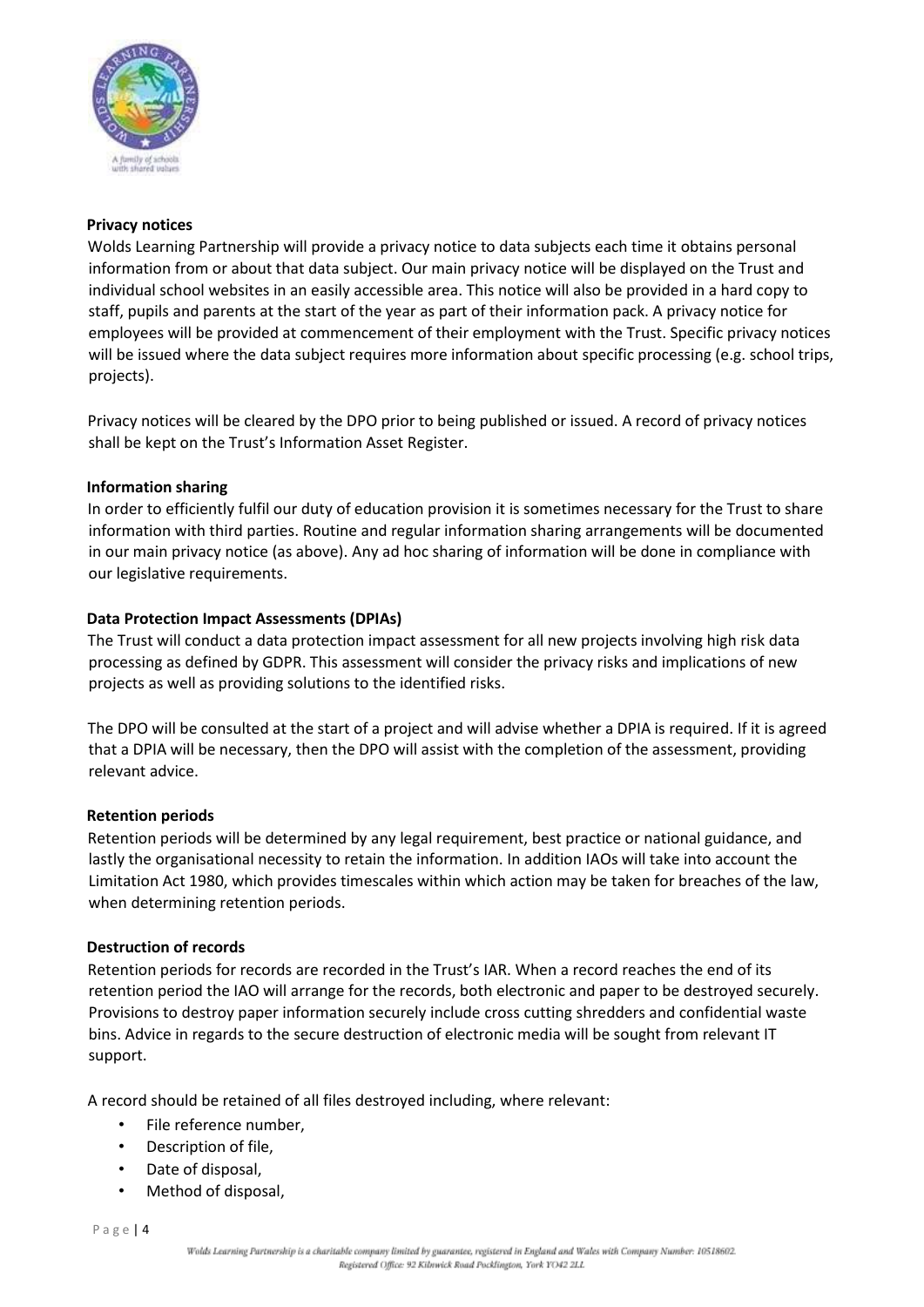

Officer who destroyed record

# **Third party Data Processors**

All third party contractors who process data on behalf of the Trust and its schools must be able to provide assurances that they have adequate data protection controls in place to ensure that the data they process is afforded the appropriate safeguards. Where personal data is being processed, there will be a written contract in place with the necessary data protection clauses contained.

Relevant senior leadership may insist that any data processing by a third party, ceases immediately if it believes that that third party has not got adequate data protection safeguards in place. If any data processing is going to take place outside of the EEA then the Data Protection Officer must be consulted prior to any contracts being agreed.

# **Access to information Requests for information under the Freedom of Information Act 2000 and Environmental Information Regulations 2004**

# **Requests under this legislation should be made to Head of Operations and Administration.**

Head of Operations and Administration is responsible for:

- Deciding whether the requested information is held;
- Locating, retrieving or extracting the information;
- Considering whether any exemption might apply, ad the balance of the public interest test;
- Preparing the material for disclosure and drafting the response;
- Seeking any necessary approval for the response; and
- Sending the response to the requester

FOIA requests should be made in writing. Please note that we will only consider requests which provide a valid name and address and we will not consider requests which ask us to click on electronic links. EIR requests can be made verbally, however we will endeavour to follow this up in writing with the requestor to ensure accuracy.

Each request received will be acknowledged within 5 school days. The Chair of the Board of Trustees and Chief Executive Officer or individual Head Teacher will jointly consider all requests where a public interest test is applied or where there is any doubt on whether an exemption should be applied. In applying the public interest test they will:

Document clearly the benefits of both disclosing or withholding the requested information; and  $\Box$ Where necessary seek guidance from previous case law in deciding where the balance lies  $\Box$ Consult the DPO

Reasons for disclosing or not disclosing will be reported to the next Trust Board Meeting.

We have adopted the Information Commissioner's model publication scheme for schools and will publish as much information as possible on our website in the interests of transparency and accountability. We will charge for supplying information at our discretion, in line with current regulations. If a charge applies, written notice will be given to the applicant and payment must be received before the information is supplied. Any charges will be formulated taking into account the limits set by the legislation.

We will adhere to the required FOI/EIR timescales, and requests will be answered within **20 school days.**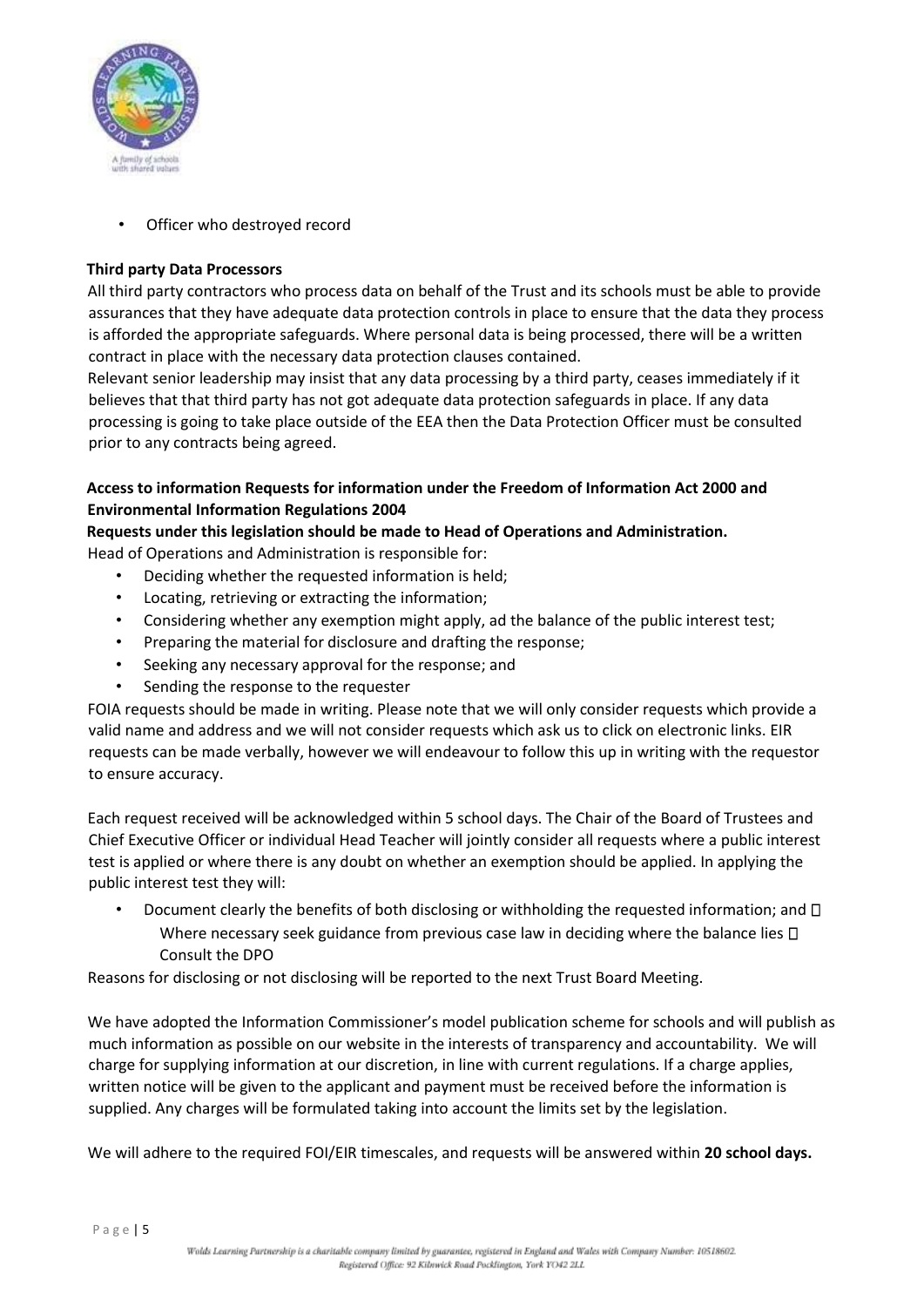

# **Requests for information under the GDPR - Subject Access Requests Requests under this legislation should be made to Head of Operations and Administration**

Any member of staff/governor/trustee may receive a request for an individual's personal information. Whilst GDPR does not require such requests to be made in writing, applicants are encouraged where possible to do so; applicants who require assistance should seek help from the Trust. Requests will be logged with Head of Operations and Administration and acknowledged within 5 days.

We must be satisfied as to your identity and may have to ask for additional information such as:

- Valid Photo ID (driver's licence, passport etc);
- Proof of Address (Utility bill, council tax letter etc);
- further information for the Trust to be satisfied of the applicant's identity;

Only once the Trust is satisfied of the requestor's identity and has sufficient information on which to respond to the request will it be considered valid. We will then respond to your request within the statutory timescale of **30 calendar days**.

The Trust can apply a discretionary extension of **up to 60 calendar days** to comply with the request if the requested information would take a considerable amount of time to collate, redact, and prepare for disclosure due to either the complexity or voluminous nature of the records. If we wish to apply an extension we will firstly seek guidance from our DPO, then inform the applicant of the extension **within the first 30 days** of receiving the request. This extension period will be kept to a minimum and will not be used as a way of managing workloads. In very limited cases we may also refuse a request outright as 'manifestly unreasonable' if we would have to spend an unjustified amount of time and resources to comply.

Should we think any exemptions are necessary to apply we will seek guidance from our DPO to discuss their application.

In secondary school settings within the Trust: if a subject access request is made by a parent whose child is 12 years of age or over we may consult with the child or ask that they submit the request on their own behalf. This decision will be made based on the capacity and maturity of the pupil in question.

**Requests received from parents asking for information held within the pupil's Education Record will be dealt with under the Education (Pupil Information)(England) Regulations 2005. Any charges which arise from this request will be applied at our discretion.** 

# **Data Subject rights**

As well as a right of access to information, data subjects have a series of other rights prescribed by the GDPR including:

- Right to rectification
- Right to erasure
- Right to restrict processing
- Rights in relation automated decision making and profiling

All requests exercising these rights must be in writing and forwarded to Head of Operations and

P a g e | 6